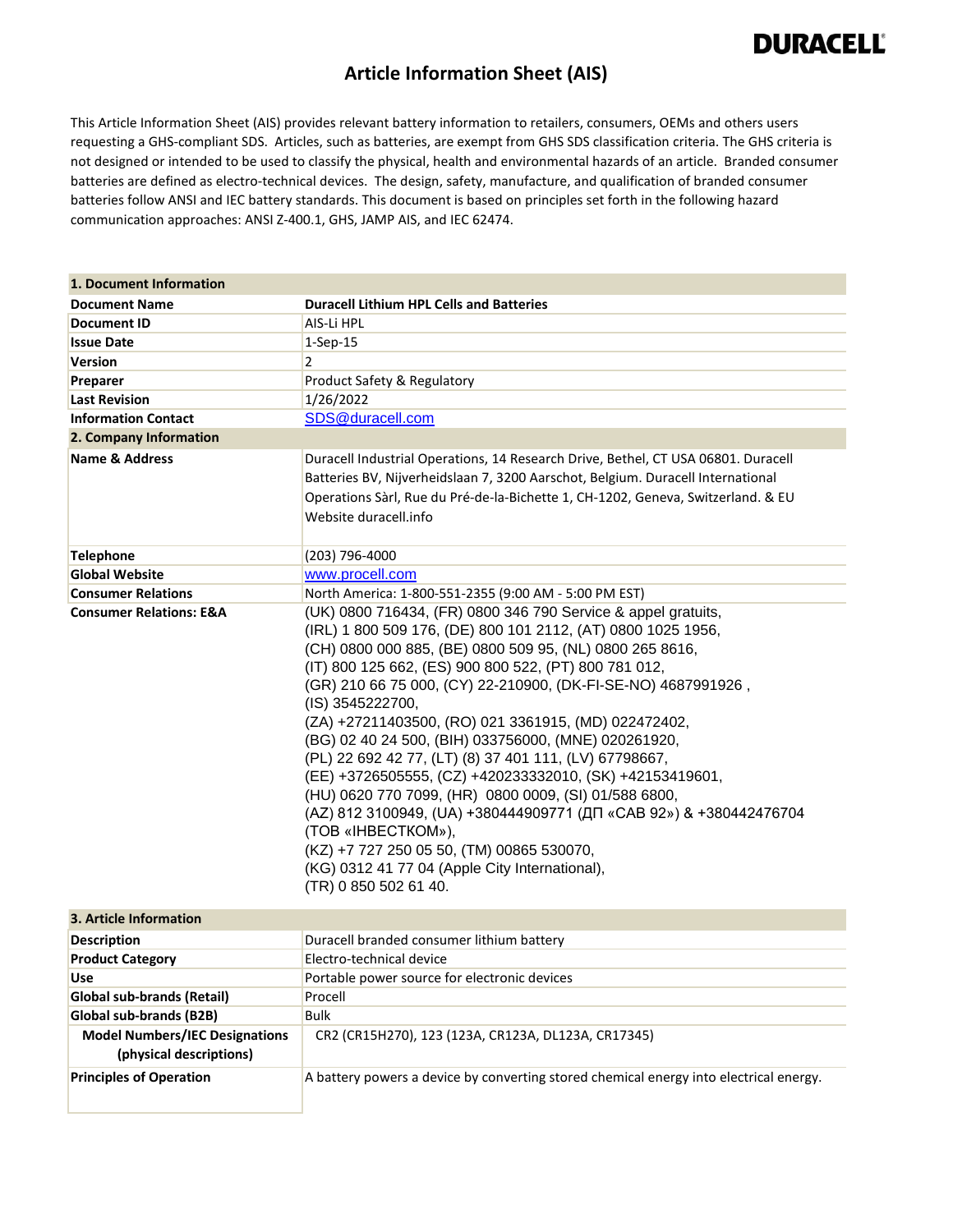| <b>Representative Product Images</b>   |                                                                                                                                                                                                                                                                                                                                                                                                                                                                                                                                                                                                                                                                                                                                                                                                                                                                                                         |
|----------------------------------------|---------------------------------------------------------------------------------------------------------------------------------------------------------------------------------------------------------------------------------------------------------------------------------------------------------------------------------------------------------------------------------------------------------------------------------------------------------------------------------------------------------------------------------------------------------------------------------------------------------------------------------------------------------------------------------------------------------------------------------------------------------------------------------------------------------------------------------------------------------------------------------------------------------|
|                                        | <b>PROCELL®</b><br>PROCELL<br>123                                                                                                                                                                                                                                                                                                                                                                                                                                                                                                                                                                                                                                                                                                                                                                                                                                                                       |
| <b>4. Article Construction</b>         |                                                                                                                                                                                                                                                                                                                                                                                                                                                                                                                                                                                                                                                                                                                                                                                                                                                                                                         |
| <b>Applicable Battery Industry</b>     | ANSI C18.3M Part 1, ANSI C18.3M Part 2, ANSI C18.4, IEC 60086,1, IEC 60086-2, IEC 60086-                                                                                                                                                                                                                                                                                                                                                                                                                                                                                                                                                                                                                                                                                                                                                                                                                |
| <b>Standards</b>                       | 4                                                                                                                                                                                                                                                                                                                                                                                                                                                                                                                                                                                                                                                                                                                                                                                                                                                                                                       |
| <b>Electro-technical System</b>        | Lithium Manganese Dioxide                                                                                                                                                                                                                                                                                                                                                                                                                                                                                                                                                                                                                                                                                                                                                                                                                                                                               |
| <b>Electrode - Negative</b>            | Lithium Alloy (CAS # 7439-93-2)                                                                                                                                                                                                                                                                                                                                                                                                                                                                                                                                                                                                                                                                                                                                                                                                                                                                         |
| <b>Electrode - Positive</b>            | Manganese Dioxide (CAS # 1313-13-9)                                                                                                                                                                                                                                                                                                                                                                                                                                                                                                                                                                                                                                                                                                                                                                                                                                                                     |
| Electrolyte                            | Propylene Carbonate Solvent (CAS # 108-32-7)                                                                                                                                                                                                                                                                                                                                                                                                                                                                                                                                                                                                                                                                                                                                                                                                                                                            |
| Electrolyte                            | 1,2-Dimethoxyethane Solvent (CAS # 110-71-4)                                                                                                                                                                                                                                                                                                                                                                                                                                                                                                                                                                                                                                                                                                                                                                                                                                                            |
| <b>Materials of Construction - Can</b> | Steel (CAS # 110-71-4)                                                                                                                                                                                                                                                                                                                                                                                                                                                                                                                                                                                                                                                                                                                                                                                                                                                                                  |
| <b>Declarable Substances</b>           | 1-2-Dimethoxyethane (CAS #110-71-4)                                                                                                                                                                                                                                                                                                                                                                                                                                                                                                                                                                                                                                                                                                                                                                                                                                                                     |
| (IEC 62474 Criteria 1)                 |                                                                                                                                                                                                                                                                                                                                                                                                                                                                                                                                                                                                                                                                                                                                                                                                                                                                                                         |
| <b>Mercury Free Battery</b>            | Yes                                                                                                                                                                                                                                                                                                                                                                                                                                                                                                                                                                                                                                                                                                                                                                                                                                                                                                     |
| (ANSI C18.4M <5ppm)                    |                                                                                                                                                                                                                                                                                                                                                                                                                                                                                                                                                                                                                                                                                                                                                                                                                                                                                                         |
| <b>Small Cell or Battery</b>           | N/A                                                                                                                                                                                                                                                                                                                                                                                                                                                                                                                                                                                                                                                                                                                                                                                                                                                                                                     |
| (ANSI C18.1M Part 2; IEC 60086-5)      |                                                                                                                                                                                                                                                                                                                                                                                                                                                                                                                                                                                                                                                                                                                                                                                                                                                                                                         |
| 5. Health & Safety                     |                                                                                                                                                                                                                                                                                                                                                                                                                                                                                                                                                                                                                                                                                                                                                                                                                                                                                                         |
| Ingestion                              | Required for all sizes of lithium HPL batteries: Keep away from children. If swallowed,                                                                                                                                                                                                                                                                                                                                                                                                                                                                                                                                                                                                                                                                                                                                                                                                                 |
|                                        | consult a physician immediately.                                                                                                                                                                                                                                                                                                                                                                                                                                                                                                                                                                                                                                                                                                                                                                                                                                                                        |
|                                        |                                                                                                                                                                                                                                                                                                                                                                                                                                                                                                                                                                                                                                                                                                                                                                                                                                                                                                         |
| <b>Normal Conditions of Use</b>        | Exposure to contents inside the sealed battery will not occur unless the battery leaks, is<br>exposed to high temperatures, or is mechanically abused.                                                                                                                                                                                                                                                                                                                                                                                                                                                                                                                                                                                                                                                                                                                                                  |
|                                        |                                                                                                                                                                                                                                                                                                                                                                                                                                                                                                                                                                                                                                                                                                                                                                                                                                                                                                         |
| <b>Note to Physician</b>               | Cell Ingestion: Batteries lodged in the esophagus should be removed immediately since<br>leakage, caustic burns and perforation can occur as soon as two hours after ingestion.<br>Irritation to the internal/external mouth areas may occur following exposure to a leaking<br>battery. Published reports recommend removal from the esophagus should be done<br>endoscopically (under direct visualization). Batteries beyond the esophagus need not be<br>retrieved unless there are signs of injury to the GI tract or a large diameter battery fails to<br>pass the pylorus. If asymptomatic, follow-up x-rays are necessary only to confirm the<br>passage of larger batteries. Confirmation by stool inspection is preferable under most<br>circumstances. For information on treatment, call the NATIONAL BATTERY INGESTION<br>HOTLINE @ (202) 625-3333 collect, day or night (USA calls only). |
| <b>First Aid - If swallowed</b>        | DO NOT GIVE IPECAC. Do not induce vomiting. Seek medical attention immediately. USA:<br>CALL NATIONAL BATTERY INGESTION HOTLINE @ (202) 625-3333 COLLECT, DAY OR<br>NIGHT. If mouth area irritation or burning has occurred, rinse mouth and surrounding<br>area with tepdi water for at least 15 minutes                                                                                                                                                                                                                                                                                                                                                                                                                                                                                                                                                                                               |
| <b>Poison Centers/World Directory</b>  | http://globalcrisis.info/poisonemergency.html#AAA                                                                                                                                                                                                                                                                                                                                                                                                                                                                                                                                                                                                                                                                                                                                                                                                                                                       |
| <b>First Aid - Eye Contact</b>         | Flush with running water for at least 30 minutes. Seek medical attention immediately.                                                                                                                                                                                                                                                                                                                                                                                                                                                                                                                                                                                                                                                                                                                                                                                                                   |
|                                        |                                                                                                                                                                                                                                                                                                                                                                                                                                                                                                                                                                                                                                                                                                                                                                                                                                                                                                         |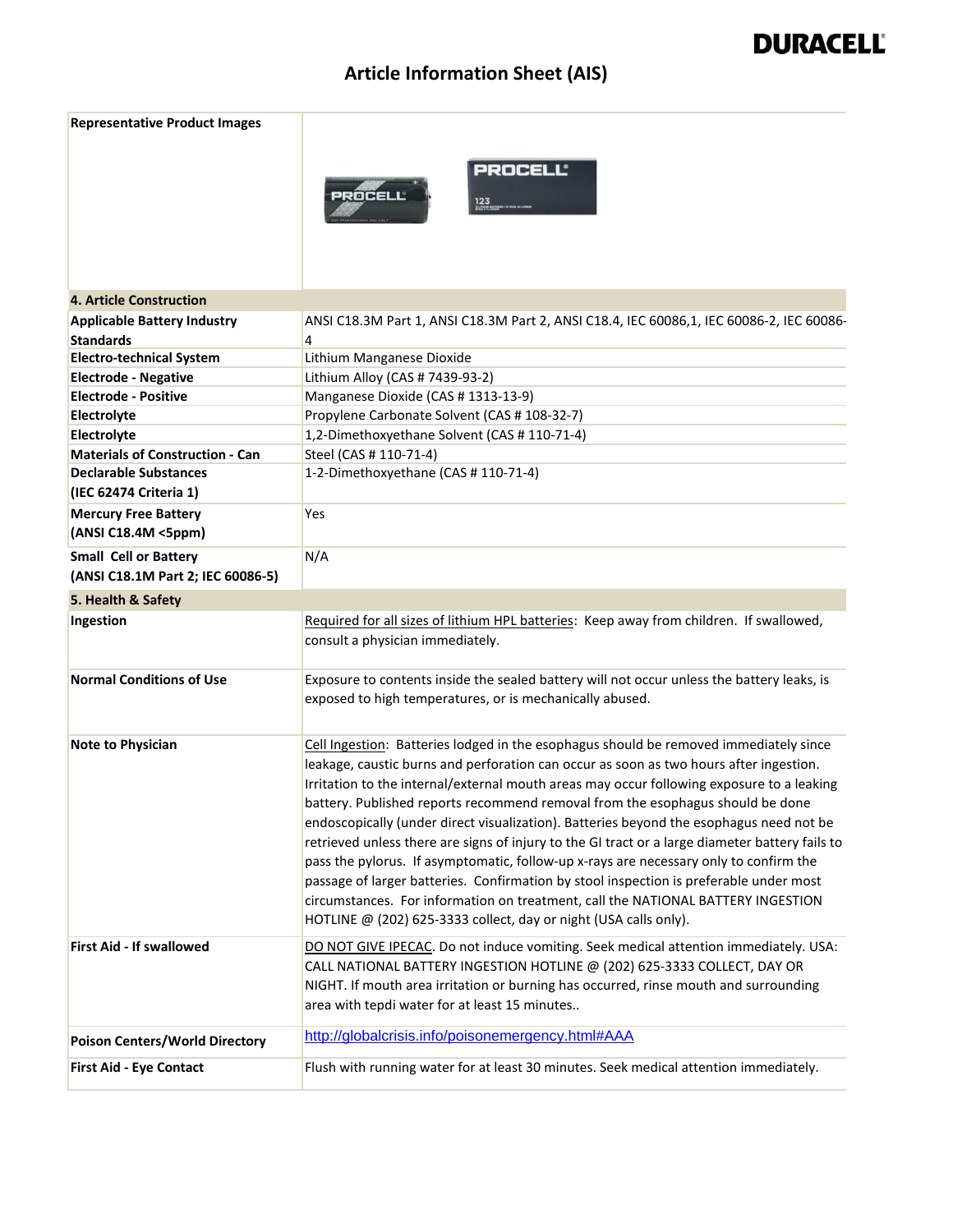

### **Article Information Sheet (AIS)**

| <b>First Aid - Skin Contact</b>                                                                                           | Remove contaminated clothing and flush skin with running water for at least 15 minutes.<br>Seek medical attention if irritation persists.                                                                                                                                                                                                                                                                                                                                                                                                                                                                       |
|---------------------------------------------------------------------------------------------------------------------------|-----------------------------------------------------------------------------------------------------------------------------------------------------------------------------------------------------------------------------------------------------------------------------------------------------------------------------------------------------------------------------------------------------------------------------------------------------------------------------------------------------------------------------------------------------------------------------------------------------------------|
| <b>First Aid - Inhalation</b>                                                                                             | Contents of leaking battery may be irritating to respiratory passages. Move to fresh air.<br>Seek medical attention if irritation persists.                                                                                                                                                                                                                                                                                                                                                                                                                                                                     |
| <b>Battery Safety Standards &amp; Testing</b>                                                                             | Procell lithium metal batteries meet the requirements of ANSI C18. 3M Part 2 and IEC<br>60086-4. These standards specify tests and requirements for lithium batteries to ensure<br>safe operation under normal use and reasonably foreseeable misuse. The test regimes<br>assess three conditions of safety. These are:<br>1-Intended use simulation: Partial use, vibration, thermal shock, and mechanical shock<br>2-Reasonably foreseeable misuse: Incorrect installation, external short-circuit, free fall<br>(user-drop), over-discharge, and crush<br>3-Design consideration: Thermal abuse, mold stress |
| <b>Precautionary Statements</b>                                                                                           | CAUTION: Keep batteries away from children. If swallowed, consult a physician at once.<br>For information on treatment, within North America call (202) 625-3333 collect. Ingestion<br>may lead to serious injury or death. Cell can explode or leak if heated, disassembled,<br>shorted, recharged, exposed to fire or high temperature or inserted incorrectly. Keep in<br>original package until ready to use. Do not carry batteries loose in your pocket or purse.                                                                                                                                         |
| 6. Fire Hazard & Firefighting                                                                                             |                                                                                                                                                                                                                                                                                                                                                                                                                                                                                                                                                                                                                 |
| <b>Fire Hazard</b>                                                                                                        | Batteries may rupture or leak if involved in a fire.                                                                                                                                                                                                                                                                                                                                                                                                                                                                                                                                                            |
| <b>Extinguishing Media</b>                                                                                                | Use any extinguishing media appropriate for the surrounding area. For incipient<br>(beginning) fires, carbon dioxide extinguishers or copious amounts of water are effective<br>in cooling burning lithium metal batteries. If fire progresses to where lithium metal is<br>exposed (deep red flames), use a Class D extinguisher suitable for lithium metal.                                                                                                                                                                                                                                                   |
| <b>Fires Involving Large Quantities of</b><br><b>Batteries</b>                                                            | Large quantities of batteries involved in a fire will rupture and release irritating fumes<br>from thermal degradation                                                                                                                                                                                                                                                                                                                                                                                                                                                                                          |
|                                                                                                                           | Use a Class "D" fire extinguisher or other smothering agent such as Lith-X, copper powder<br>or dry sand. If using water, use enough to smother the fire. Using an insufficient amount<br>of water will make the fire worse. Cooling exterior of batteries will help prevent<br>rupturing. Burning batteries generate toxic and corrosive lithium hydroxide fumes.<br>Firefighters should wear self-contained breathing apparatus. Detailed information on<br>fighting a lithium metal battery fire can be found in US DOT Emergency Response Guide<br>138 (Substances-Water-Reactive).                         |
| 7. Handling & Storage                                                                                                     |                                                                                                                                                                                                                                                                                                                                                                                                                                                                                                                                                                                                                 |
| <b>Handling Precautions</b>                                                                                               | Avoid mechanical and electrical abuse. Do not short circuit or install incorrectly. Batteries<br>may rupture or vent if disassembled, crushed, recharged or exposed to high<br>temperatures. Install batteries in accordance with equipment instructions.                                                                                                                                                                                                                                                                                                                                                       |
| <b>Storage Precautions</b>                                                                                                | Store batteries in a dry place at normal room temperature. Refrigeration does not make<br>them last longer.                                                                                                                                                                                                                                                                                                                                                                                                                                                                                                     |
| <b>Spills of Large Quantities of Loose</b><br><b>Batteries (unpackaged)</b><br>8 Disnosal Considerations (GHS Section 12) | Notify spill personnel of large spills. Irritating and flammable vapors may be released<br>from leaking or ruptured batteries. Spread batteries apart to stop shorting. Eliminate all<br>ignition sources. Evacuate area and allow vapors to dissipate. Clean-up personnel should<br>wear appropriate PPE to avoid eye and skin contact and inhalation of vapors or fumes.<br>Increase ventilation. Carefully collect batteries and place in appropriate container for<br>disposal. Remove any spilled liquid with absorbent material and contain for disposal.                                                 |

**8. Disposal Considerations (GHS Section 13)**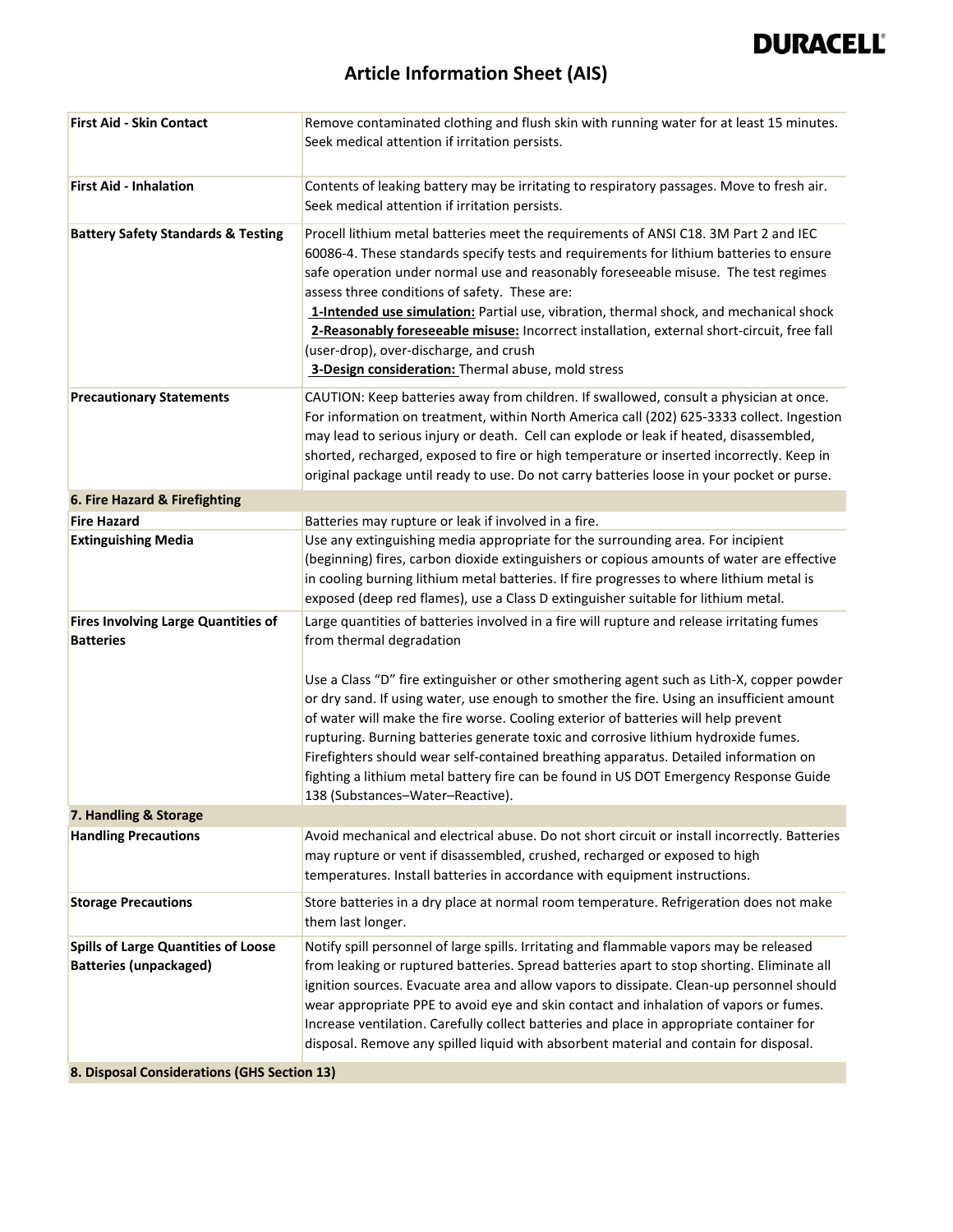| <b>Collection &amp; Proper Disposal</b>                                         | trash.                |                                                                                                        |             | Dispose of used (or excess) batteries in compliance with federal, state/provincial and<br>local regulations. Do not accumulate large quantities of used batteries for disposal as<br>accumulations could cause batteries to short-circuit. Do not incinerate. In countries,<br>such as Canada and the EU, where there are regulations for the collection and recycling<br>of batteries, consumers should dispose of their used batteries into the collection network<br>at municipal depots and retailers. They should not dispose of batteries with household                                                                                                                                                                                                                                                                                                                                                                                                                                                       |
|---------------------------------------------------------------------------------|-----------------------|--------------------------------------------------------------------------------------------------------|-------------|----------------------------------------------------------------------------------------------------------------------------------------------------------------------------------------------------------------------------------------------------------------------------------------------------------------------------------------------------------------------------------------------------------------------------------------------------------------------------------------------------------------------------------------------------------------------------------------------------------------------------------------------------------------------------------------------------------------------------------------------------------------------------------------------------------------------------------------------------------------------------------------------------------------------------------------------------------------------------------------------------------------------|
| USA EPA RCRA (40 CFR 261)                                                       |                       |                                                                                                        |             | "Charged" lithium metal batteries meet the criteria (D003 - Reactivity) of a hazardous<br>waste as defined under the Resource Conservation and Recovery Act (RCRA) 40 CRT<br>261.23. If recycled, lithium metal batteries are classified as Universal Waste.                                                                                                                                                                                                                                                                                                                                                                                                                                                                                                                                                                                                                                                                                                                                                         |
| USA DOT (49 CFR 173.184 (d))                                                    |                       | part 172 of this subchapter.                                                                           |             | d) Lithium cells or batteries shipped for disposal or recycling. A lithium cell or battery,<br>including a lithium cell or battery contained in equipment, that is transported by motor<br>vehicle to a permitted storage facility or disposal site, or for purposes of recycling, is<br>excepted from the testing and record keeping requirements of paragraph (a) and the<br>specification packaging requirements of paragraph (b)(3) of this section, when packed in<br>a strong outer packaging conforming to the requirements of §§173.24 and 173.24a. A<br>lithium cell or battery that meets the size, packaging, and hazard communication<br>conditions in paragraph (c)(1)-(3) of this section is excepted from subparts C through H of                                                                                                                                                                                                                                                                     |
| California Universal Waste Rule (Cal.<br>Code Regs. Title 22, Div. 4.5, Ch. 23) |                       |                                                                                                        |             | California prohibits disposal of batteries as trash (including household trash).                                                                                                                                                                                                                                                                                                                                                                                                                                                                                                                                                                                                                                                                                                                                                                                                                                                                                                                                     |
| 9. Transport Information (GHS Section 14)                                       |                       |                                                                                                        |             |                                                                                                                                                                                                                                                                                                                                                                                                                                                                                                                                                                                                                                                                                                                                                                                                                                                                                                                                                                                                                      |
| <b>Regulatory Status</b>                                                        |                       | in accordance with the applicable regulations                                                          |             | Duracell lithium metal batteries are produced and delivered in accordance with current<br>IATA/ICAO regulations. Duracell lithium metal batteries can be shipped in accordance<br>with ICAO/IATA. Persons who prepare or offer lithium batteries for transport are<br>required by regulation to be trained to the extent of their responsibility. The information<br>in this section is provided for informational purposes only. The transportation of lithium<br>metal batteries is regulated by ICAO, IATA, IMO and US DOT. Duracell lithium metal<br>batteries are not subject to the other provisions of the Dangerous Goods regulations as<br>long as they are packaged and marked in accordance with the applicable regulations.<br>The transportation of lithium metal batteries is regulated by ICAO, IATA, IMO and US<br>DOT. Duracell lithium manganese dioxide cells and batteries are not subject to the other<br>provisions of the Dangerous Goods regulations as long as they are packaged and marked |
| <b>Total Lithium Content (grams)</b>                                            |                       | See below for each catalog number:                                                                     |             |                                                                                                                                                                                                                                                                                                                                                                                                                                                                                                                                                                                                                                                                                                                                                                                                                                                                                                                                                                                                                      |
|                                                                                 | <b>Catalog</b><br>No. | <b>Total Lithium Content</b><br>(grams)                                                                | <b>Type</b> | <b>Total Cell/Battery Weight (grams)</b>                                                                                                                                                                                                                                                                                                                                                                                                                                                                                                                                                                                                                                                                                                                                                                                                                                                                                                                                                                             |
|                                                                                 | PL 123                | 0.55                                                                                                   | Cell        | 17                                                                                                                                                                                                                                                                                                                                                                                                                                                                                                                                                                                                                                                                                                                                                                                                                                                                                                                                                                                                                   |
|                                                                                 | PL CR2                | 0.26                                                                                                   | Cell        | 11                                                                                                                                                                                                                                                                                                                                                                                                                                                                                                                                                                                                                                                                                                                                                                                                                                                                                                                                                                                                                   |
| <b>UN Identification Number/</b><br><b>Shipping Name</b>                        |                       | UN3090 Lithium metal batteries<br>UN3091 Lithium metal batteries packed with or contained in equipment |             |                                                                                                                                                                                                                                                                                                                                                                                                                                                                                                                                                                                                                                                                                                                                                                                                                                                                                                                                                                                                                      |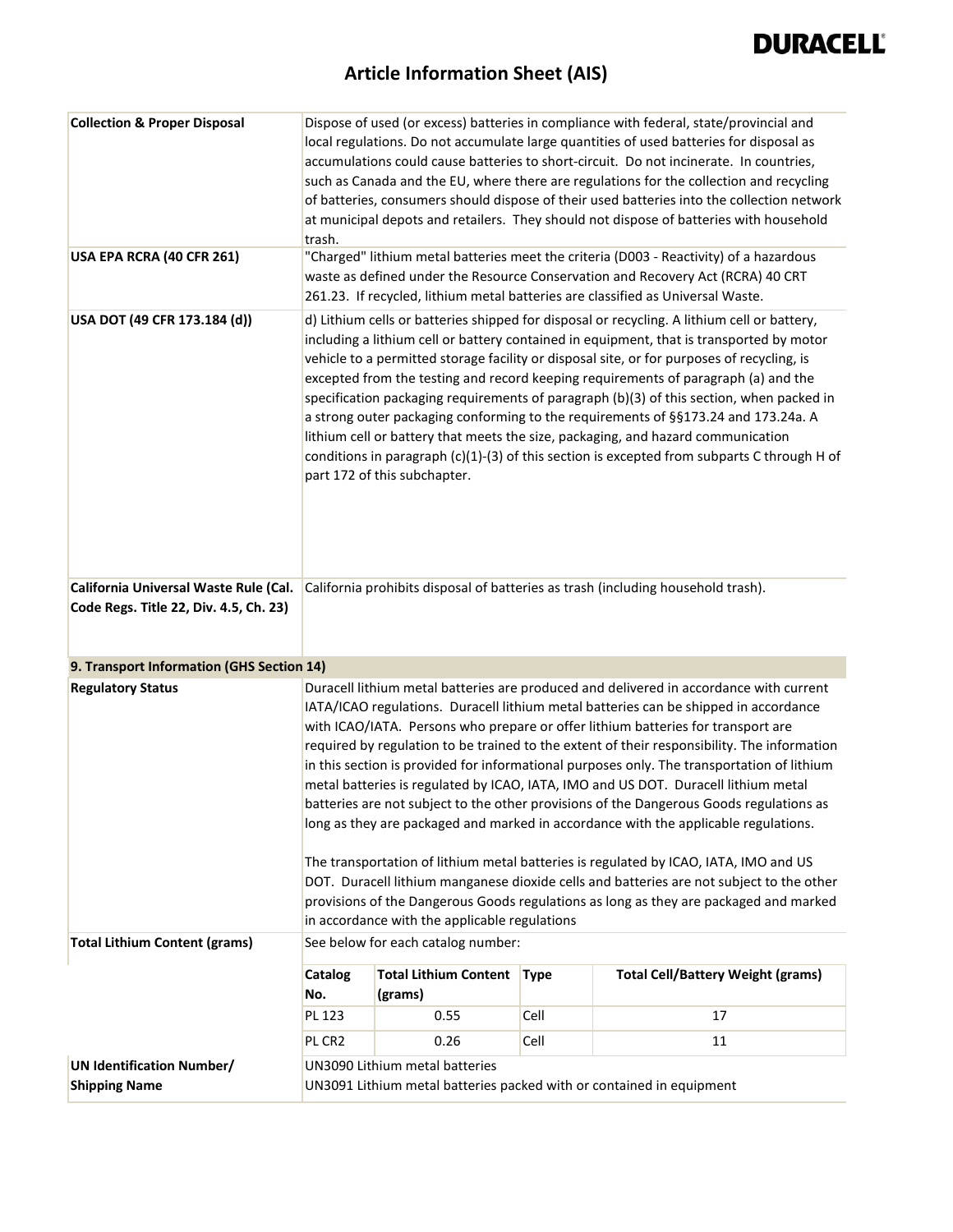

| <b>UN 38.3 Transportation Tests</b>                                          | Duracell certifies that all of its lithium batteries meet the requirements of the UN Manual<br>of Tests and Criteria, Part III subsection 38.3. If you assemble these batteries into larger<br>battery packs, it is recommended that you perform the UN Tests to ensure the<br>requirements are met prior to shipment. |  |  |
|------------------------------------------------------------------------------|------------------------------------------------------------------------------------------------------------------------------------------------------------------------------------------------------------------------------------------------------------------------------------------------------------------------|--|--|
| <b>Special Provisions Conformance</b>                                        | Special regulatory provisions require batteries to be packaged in a manner that prevents<br>the generation of a dangerous quantity of heat and short circuits.                                                                                                                                                         |  |  |
| <b>USA DOT Special Provision</b>                                             | 49 CFR 173.185(c) SP A101                                                                                                                                                                                                                                                                                              |  |  |
| USA DOT Exceptions for Lithium Cells 40 CFR 173.185(d)                       |                                                                                                                                                                                                                                                                                                                        |  |  |
| or Batteries Shipped for Disposal or                                         |                                                                                                                                                                                                                                                                                                                        |  |  |
| <b>Recycling</b>                                                             |                                                                                                                                                                                                                                                                                                                        |  |  |
| Air Transport (IATA/ICAO) 63rd                                               | PI 968 - Lithium metal batteries, Section 1B or 1A Packing Instruction as appropriate                                                                                                                                                                                                                                  |  |  |
| <b>Edition; Packing Instructions</b>                                         | PI 969 - Lithium metal batteries packed with equipment                                                                                                                                                                                                                                                                 |  |  |
|                                                                              | PI 970 - Lithium metal batteries contained in equipment                                                                                                                                                                                                                                                                |  |  |
| Marine/Water Transport (IMDG)                                                | 188                                                                                                                                                                                                                                                                                                                    |  |  |
| <b>Special Provision</b>                                                     |                                                                                                                                                                                                                                                                                                                        |  |  |
| <b>ADR/RID Special Provision</b>                                             | 188                                                                                                                                                                                                                                                                                                                    |  |  |
| <b>Passenger Air Travel</b>                                                  | Air travelers should consult the US Department of Transportation (DOT) Safety Travel                                                                                                                                                                                                                                   |  |  |
|                                                                              | web site at http://safetravel.dot.gov for guidance regarding carry on of lithium batteries.                                                                                                                                                                                                                            |  |  |
| <b>Emergency Transportation Hotline</b>                                      | <b>CHEMTREC 24-Hour Emergency Response Hotline</b>                                                                                                                                                                                                                                                                     |  |  |
|                                                                              | Within the United States call +703-527-3887                                                                                                                                                                                                                                                                            |  |  |
|                                                                              | Outside the United States, call +1 703-527-3887 (Collect)                                                                                                                                                                                                                                                              |  |  |
| 10. Regulatory Information (GHS Section 15)                                  |                                                                                                                                                                                                                                                                                                                        |  |  |
| 10a. Battery Requirements                                                    |                                                                                                                                                                                                                                                                                                                        |  |  |
| <b>USA EPA Mercury Containing &amp;</b>                                      | During the manufacturing process, no mercury is added.                                                                                                                                                                                                                                                                 |  |  |
| <b>Rechargeable Battery Management</b>                                       |                                                                                                                                                                                                                                                                                                                        |  |  |
| <b>Act of 1996</b>                                                           |                                                                                                                                                                                                                                                                                                                        |  |  |
| EU Battery Directive 2006/66/EC                                              | Compliant with marking and substance restrictions for mercury (<0.0005%); cadmium                                                                                                                                                                                                                                      |  |  |
| & amendment 2013/56/EU                                                       | (<0.0020%)I and lead (<0.0040%). EU retail and bulk packaging containing lithium metal                                                                                                                                                                                                                                 |  |  |
|                                                                              | batteries are marked with the special collection sysmbol in accordance with Article 21,                                                                                                                                                                                                                                |  |  |
| 10b. General Requirements                                                    |                                                                                                                                                                                                                                                                                                                        |  |  |
| USA CPSIA 2008 (PL. 11900314)                                                | Exempt                                                                                                                                                                                                                                                                                                                 |  |  |
| USA CPSC FHSA (16 CFR 1500)                                                  | Consumer batteries are not listed as a hazardous product.                                                                                                                                                                                                                                                              |  |  |
| USA EPA TSCA Section 13 (40 CFR<br>707.20)                                   | For customs clearance purpose, batteries are defined as an "Article".                                                                                                                                                                                                                                                  |  |  |
| USA EPA RCRA (40 CFR 261)                                                    | "Charged" lithium metal batteries meet the criteria (D003 - Reactivity) of a hazardous<br>waste as defined under the Resource Conservation and Recovery Act (RCRA) 40 CFR<br>261.23. If recycled, lithium metal batteries are classified as Universal Waste.                                                           |  |  |
| <b>USA California Prop 65</b>                                                | No warning required per 3rd party assessment.                                                                                                                                                                                                                                                                          |  |  |
|                                                                              |                                                                                                                                                                                                                                                                                                                        |  |  |
| <b>CANADA Products Containing</b><br><b>Mercury Regulations SOR/20140254</b> | Mercury free                                                                                                                                                                                                                                                                                                           |  |  |
| EU REACH SVHC's (163 Substances)<br>Candidate List Updated June 2015)        | Contains 1,2-dimethoxyethane (CAS# 110-71-4)                                                                                                                                                                                                                                                                           |  |  |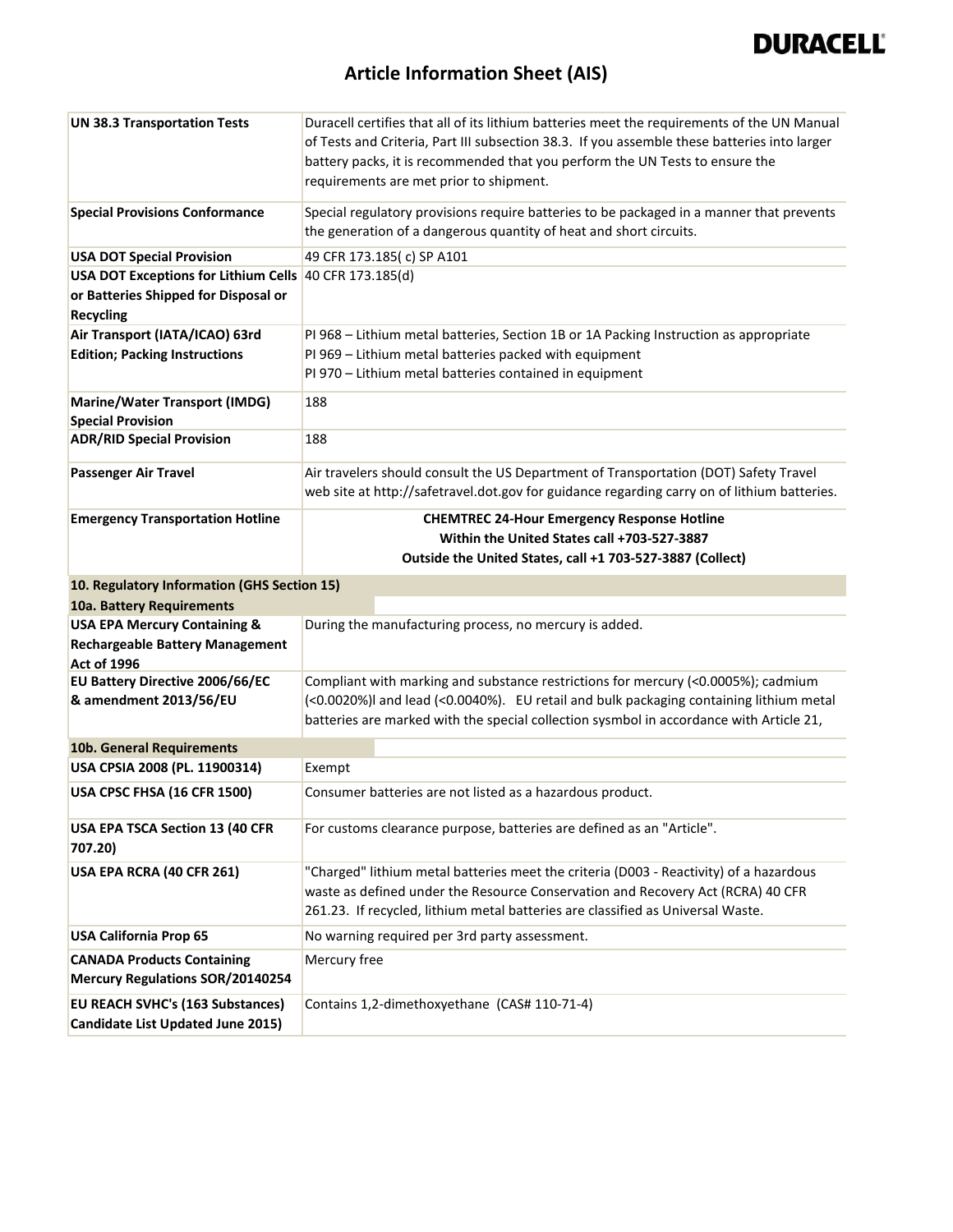| <b>EU REACH SVHC Communication</b>         | SVHC Substance Name: 1,2-dimethoxyethane (EGDME)                                                                                                 |
|--------------------------------------------|--------------------------------------------------------------------------------------------------------------------------------------------------|
|                                            | Use: Incorporated in a lithium battery as electrolyte solvent                                                                                    |
|                                            | EINEC Number: 203-794-9                                                                                                                          |
|                                            | CAS Number: 110-71-4                                                                                                                             |
|                                            | Concentration: The battery contains EGDME -SVHC in a concentration ranging from 1.0                                                              |
|                                            | to 5.0% by weight. Because the battery is sealed, 100% of the EGDME-SVHC is contained                                                            |
|                                            | in the battery.                                                                                                                                  |
|                                            | Safe Handling: Do not open the battery or disassemble it. Do not expose to fire or high                                                          |
|                                            | temperatures (>60°C). At end of life, the battery should be taken back to the nearest                                                            |
|                                            | collection point established by a National Collection Scheme used for batteries.                                                                 |
| <b>EU REACH Article 31</b>                 | An SDS is not required for articles.                                                                                                             |
| 10c. Regulatory Definitions - Articles     |                                                                                                                                                  |
| <b>USA OSHA</b>                            | 29 CFR 1910.1200(b)(6)(v)                                                                                                                        |
| <b>USA TSCA</b>                            | 40 CFR 704.3; 710.2(3)(c); and [19 CFR 12.1209a)]                                                                                                |
| <b>EU REACH</b>                            | Title 1 - Chapter 2 - Article 3(3)                                                                                                               |
| GHS                                        | Section 1.3.2.1                                                                                                                                  |
| 11. Other Information                      |                                                                                                                                                  |
| 11a. Certification & 3rd Party Approvals   |                                                                                                                                                  |
| <b>UL Listing</b>                          | Lithium Batteries - Component BBCV2.MH12538                                                                                                      |
|                                            | 11b. AIS Hazard Communication Approaches (consulted in developing this document):                                                                |
| <b>Globally Harmonized System (GHS)</b>    | GHS SDS requirements and classification criteria do not apply to articles or products (such                                                      |
|                                            | as batteries) that have a fixed shape, which are not intended to release a chemical. The                                                         |
|                                            | article exemption is found in Section 1.3.2.1.1 of the GHS and reads: The GHS applies to                                                         |
|                                            |                                                                                                                                                  |
|                                            | pure substances and their dilute solutions and to mixtures. "Articles" as defined by the                                                         |
|                                            | Hazard Communication Standard (29 CFR 1900.1200) of the OSHA of the USA, or by                                                                   |
|                                            | similar definition, are outside the scope of the system."                                                                                        |
|                                            | Joint Article Management Promotion JAMP is a Japanese Industry Association who developed the concept of an Article                               |
| <b>Consortium JAMP</b>                     | Information Sheet as a supply chain tool to share and communicate chemical information                                                           |
|                                            | in articles. The AIS authoring process is based on "declarable" substances to meet global                                                        |
|                                            | regulatory requirements as well as substances to be reported by GADSL, JIG, etc.                                                                 |
| IEC 62474 Ed. 1.0 B:2012 Material          |                                                                                                                                                  |
|                                            | An international standard that came into effect in March 2012 concerning declaration for                                                         |
| <b>Declaration for Products of and for</b> | electrical and electronic products. IEC 6274 replaces the defunct Joint Industry Guide -<br>Material Declaration for Electro-technical Products. |
| the Electro-technical Industry             |                                                                                                                                                  |
| IEC 62474 Database - Publically            | The general principle for a substance to be included in the database as a declarable                                                             |
| available online                           | substance is: 1) existing national laws or regulations in an IEC member country that are                                                         |
| (http://std.iec.ch/iec62474).              | relevant to Electro-technical products and that prohibit or restrict substances, or that                                                         |
| <b>Maintained by TC11: Environmental</b>   | have a labeling, communication, reporting or notification requirement, and 2) applying                                                           |
| <b>Standardization for electrical and</b>  | IEC 62474 criteria results in identification of declarable substance.                                                                            |
| electronic products and systems.           |                                                                                                                                                  |
| ANSI Z 400.1/Z19.1 (2010)                  | 2.1 Scope: Applies to preparation of SDSs for hazardous chemicals used under                                                                     |
|                                            | occupational conditions. Does not address how the standard may be applied to articles.                                                           |
|                                            | It presents basic information on how to develop and write a SDS. Additional information                                                          |
|                                            | is provided to help comply with state and federal environmental and safety laws and                                                              |
|                                            | regulations. Elements of the standard may be acceptable for International use.                                                                   |